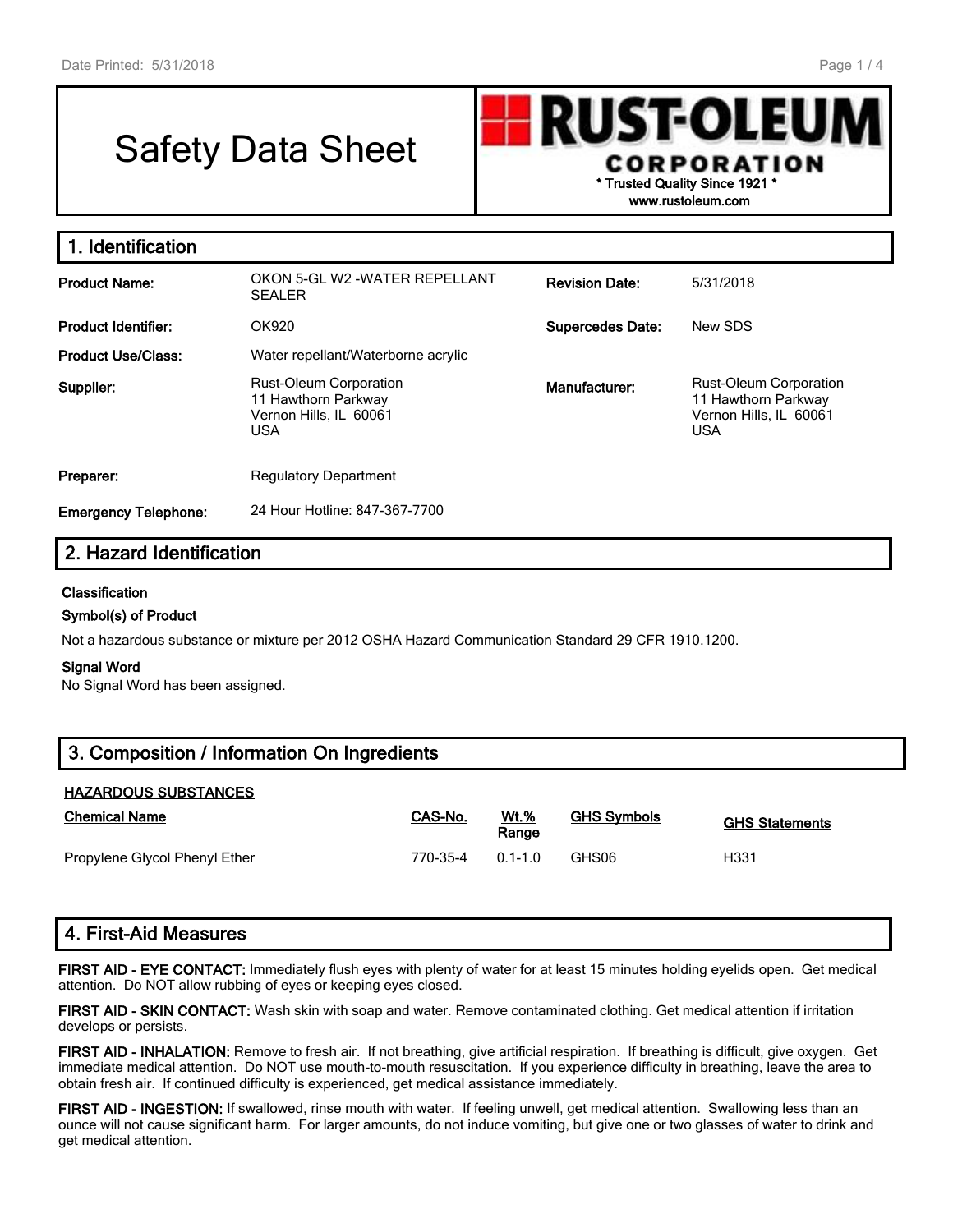# **5. Fire-Fighting Measures**

### **EXTINGUISHING MEDIA:** Alcohol Film Forming Foam, Carbon Dioxide, Dry Chemical, Dry Sand, Water Fog

**UNUSUAL FIRE AND EXPLOSION HAZARDS:** Keep containers tightly closed. FLASH POINT IS TESTED TO BE GREATER THAN 200 DEGREES F. No unusual fire or explosion hazards noted.

**SPECIAL FIREFIGHTING PROCEDURES:** Water may be used to cool closed containers to prevent buildup of steam. If water is used, fog nozzles are preferred.

**Special Fire and Explosion Hazard (Combustible Dust):** No Information

## **6. Accidental Release Measures**

**STEPS TO BE TAKEN IF MATERIAL IS RELEASED OR SPILLED:** If spilled, contain spilled material and remove with inert absorbent. Dispose of contaminated absorbent, container, and unused contents in accordance with local, state, and federal regulations. Do not incinerate closed containers

# **7. Handling and Storage**

**HANDLING:** Wash thoroughly after handling. Wash hands before eating. Remove contaminated clothing and launder before reuse. Use only with adequate ventilation. Follow all SDS and label precautions even after container is emptied because it may retain product residues. Avoid breathing fumes, vapors, or mist. Avoid contact with eyes, skin and clothing. **STORAGE:** Store in a dry, well ventilated place. Keep container tightly closed when not in use.

## **Advice on Safe Handling of Combustible Dust:** No Information

## **8. Exposure Controls / Personal Protection**

| l Chemical Name               | CAS-No.  | Weight %<br>Less Than | <b>ACGIH TLV-</b><br><b>TWA</b> | <b>ACGIH TLV-</b><br><b>STEL</b> | <b>OSHA PEL-TWA</b> | <b>OSHA PEL-</b><br><b>CEILING</b> |
|-------------------------------|----------|-----------------------|---------------------------------|----------------------------------|---------------------|------------------------------------|
| Propylene Glycol Phenyl Ether | 770-35-4 |                       | N.E.                            | N.E.                             | N.E.                | N.E.                               |

#### **PERSONAL PROTECTION**

**ENGINEERING CONTROLS:** Use process enclosures, local exhaust ventilation, or other engineering controls to control airborne levels below recommended exposure limits. Prevent build-up of vapors by opening all doors and windows to achieve crossventilation.

**RESPIRATORY PROTECTION:** A respiratory protection program that meets OSHA 1910.134 and ANSI Z88.2 requirements must be followed whenever workplace conditions warrant a respirator's use.

**SKIN PROTECTION:** Use gloves to prevent prolonged skin contact. Nitrile or Neoprene gloves may afford adequate skin protection.

**EYE PROTECTION:** Use safety eyewear designed to protect against splash of liquids.

**OTHER PROTECTIVE EQUIPMENT:** Refer to safety supervisor or industrial hygienist for further guidance regarding types of personal protective equipment and their applications.

**HYGIENIC PRACTICES:** Wash thoroughly with soap and water before eating, drinking or smoking. Remove contaminated clothing immediately and launder before reuse.

**Engineering Measures for Combustible Dust:** No Information

## **9. Physical and Chemical Properties**

| Appearance:                 | Liguid                      | <b>Physical State:</b>            | Liguid        |
|-----------------------------|-----------------------------|-----------------------------------|---------------|
| Odor:                       | Mild                        | <b>Odor Threshold:</b>            | N.E.          |
| <b>Relative Density:</b>    | 1.007                       | pH:                               | N.A.          |
| Freeze Point, °C:           | N.D.                        | Viscosity:                        | N.D.          |
| <b>Solubility in Water:</b> | Slight                      | Partition Coefficient, n-octanol/ |               |
| Decompostion Temp., °C:     | N.D.                        | water:                            | N.D.          |
| Boiling Range, °C:          | 100 - 100                   | Explosive Limits, vol%:           | $N.A. - N.A.$ |
| <b>Flammability:</b>        | Does not Support Combustion | Flash Point, °C:                  | 94            |
| <b>Evaporation Rate:</b>    | Slower than Ether           | Auto-ignition Temp., °C:          | N.D.          |
| <b>Vapor Density:</b>       | Heavier than Air            | Vapor Pressure:                   | N.D.          |
|                             |                             |                                   |               |

(See "Other information" Section for abbreviation legend)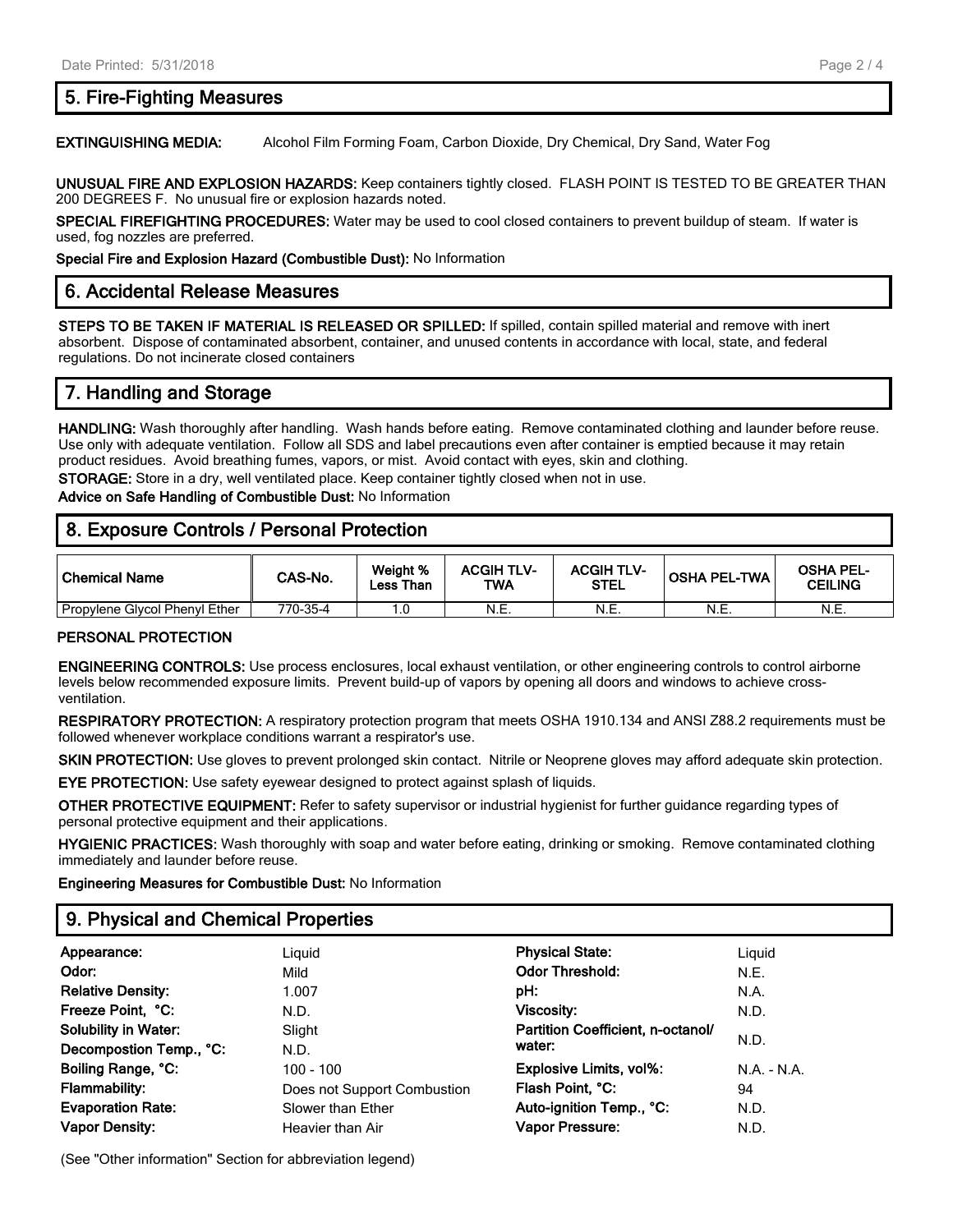# **10. Stability and Reactivity**

### **CONDITIONS TO AVOID:** No Information

**INCOMPATIBILITY:** Incompatible with strong oxidizing agents, strong acids and strong alkalies.

**HAZARDOUS DECOMPOSITION:** When heated to decomposition, it emits acrid smoke and irritating fumes.

**HAZARDOUS POLYMERIZATION:** Will not occur under normal conditions.

**STABILITY:** This product is stable under normal storage conditions.

# **11. Toxicological Information**

**EFFECTS OF OVEREXPOSURE - EYE CONTACT:** Irritating, and may injure eye tissue if not removed promptly.

**EFFECTS OF OVEREXPOSURE - SKIN CONTACT:** Low hazard for usual industrial handling or commercial handling by trained personnel.

**EFFECTS OF OVEREXPOSURE - INHALATION:** High gas, vapor, mist or dust concentrations may be harmful if inhaled. Avoid breathing fumes, spray, vapors, or mist.

**EFFECTS OF OVEREXPOSURE - INGESTION:** Substance may be harmful if swallowed.

**EFFECTS OF OVEREXPOSURE - CHRONIC HAZARDS:** No Information

**PRIMARY ROUTE(S) OF ENTRY:** Eye Contact, Ingestion, Inhalation, Skin Absorption, Skin Contact

## **ACUTE TOXICITY VALUES**

| The acute effects of this product have not been tested. Data on individual components are tabulated below: |
|------------------------------------------------------------------------------------------------------------|
|------------------------------------------------------------------------------------------------------------|

| CAS-No.  | <b>Chemical Name</b>          | Oral LD50      | Dermal LD50        | <u>Vapor LC50</u> |
|----------|-------------------------------|----------------|--------------------|-------------------|
| 770-35-4 | Propylene Glycol Phenyl Ether | 2830 mg/kg Rat | >2000 mg/kg Rabbit | >5.4 mg/L Rat     |

N.E. - Not Established

## **12. Ecological Information**

**ECOLOGICAL INFORMATION:** Product is a mixture of listed components.

# **13. Disposal Information**

**DISPOSAL INFORMATION:** Dispose of material in accordance to local, state, and federal regulations and ordinances. Do not allow to enter waterways, wastewater, soil, storm drains or sewer systems.

## **14. Transport Information**

| N.A.          | N.A.          | N.A.          | N.A.          |
|---------------|---------------|---------------|---------------|
| Not Regulated | Not Regulated | Not Regulated | Not Regulated |
| N.A.          | N.A.          | N.A.          | N.A.          |
| N.A.          | N.A.          | N.A.          | N.A.          |
| No            | No            | No            | No            |
|               |               |               |               |